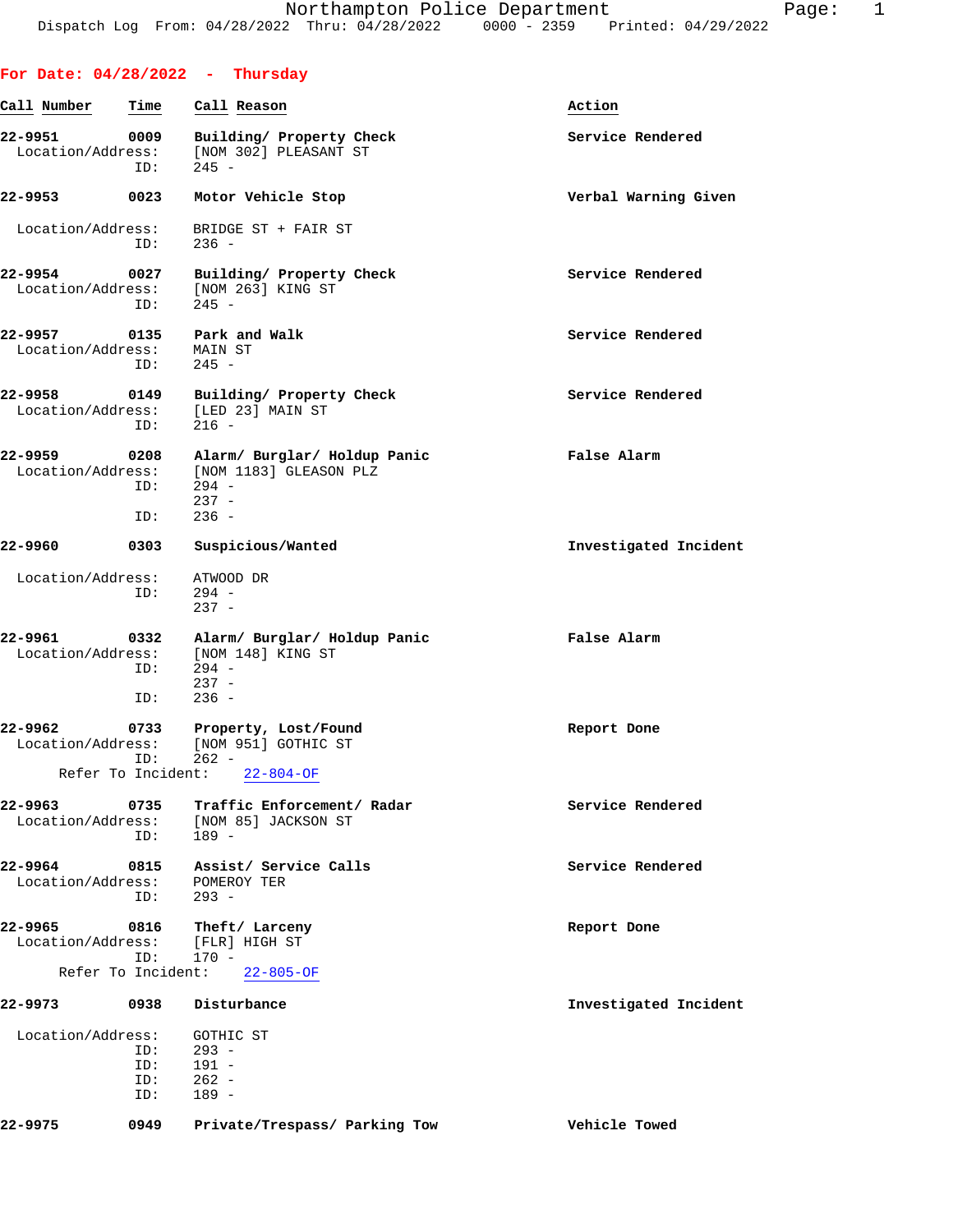Northampton Police Department Fage: 2 Dispatch Log From: 04/28/2022 Thru: 04/28/2022 0000 - 2359 Printed: 04/29/2022 Location/Address: [FLR] NONOTUCK ST **22-9974 0950 Disturbance Arrest Male 18yrs & Over** Location/Address: FRANKLIN ST ID: 191 - ID: 189 - ID: 293 -  $261 -$  Refer To Arrest: 22-166-AR Additional Activity: 04/28/2022 1002 Eline-8276, Madison Patrol 4 Hrs 46 Min **22-9987 1245 Suspicious/Wanted Investigated Incident** Location/Address: MARKET ST ID: 191 - **22-9990 1331 Traffic Accident Investigated Incident** Location/Address: [NOM 145] DAMON RD Fire Unit: E2-Pumper-Engine 2 EMS Unit: A01-Fire Ambulance<br>ID: 191 -ID: 191 -<br>ID: 189 -189 -**22-9994 1425 Assault\* Report Done** Location/Address: [NOM 188] CENTER ST ID: 142 - **22-9995 1501 Traffic, Complaint/Hazard Service Rendered** Location/Address: [NOM 2856] BRIDGE ST ID: 298 -  $242 -$  ID: 46 - **22-9996 1505 Motor Vehicle Stop Cite/ Warning Issued/ Traffic** Location/Address: ROUTE 91 ID: 189 - Additional Activity: 04/28/2022 1515 McLaughlin - 2521, Michae Patrol 15 Hrs 45 Min **22-9999 1534 Motor Vehicle Stop Cite/ Warning Issued/ Traffic** Location/Address: [NOM 418] PLEASANT ST ID: 287 - **22-10000 1554 Traffic Accident Investigated Incident** Location/Address: [NOM 148] KING ST<br>ID: 199 -ID: Additional Activity: 04/28/2022 1559 Kirchner -4182, Kenneth Patrol 6 Hrs 51 Min **22-10001 1557 Property, Lost/Found Report Done** Location/Address: [NOM 188] CENTER ST ID: 248 - Refer To Incident: 22-809-OF 22-10002 1604 Park and Walk **Service Rendered**  Location/Address: [NOM 933] MAIN ST ID: 287 - **22-10004 1615 Property, Lost/Found Report Done** Location/Address: [NOM 933] MAIN ST<br>ID: 287 -ID: Refer To Incident: 22-810-OF **22-10005 1624 Alarm/ Burglar/ Holdup Panic False Alarm** Location/Address: [NOM 673] INDUSTRIAL DR ID: 298 - 242 - ID: 199 -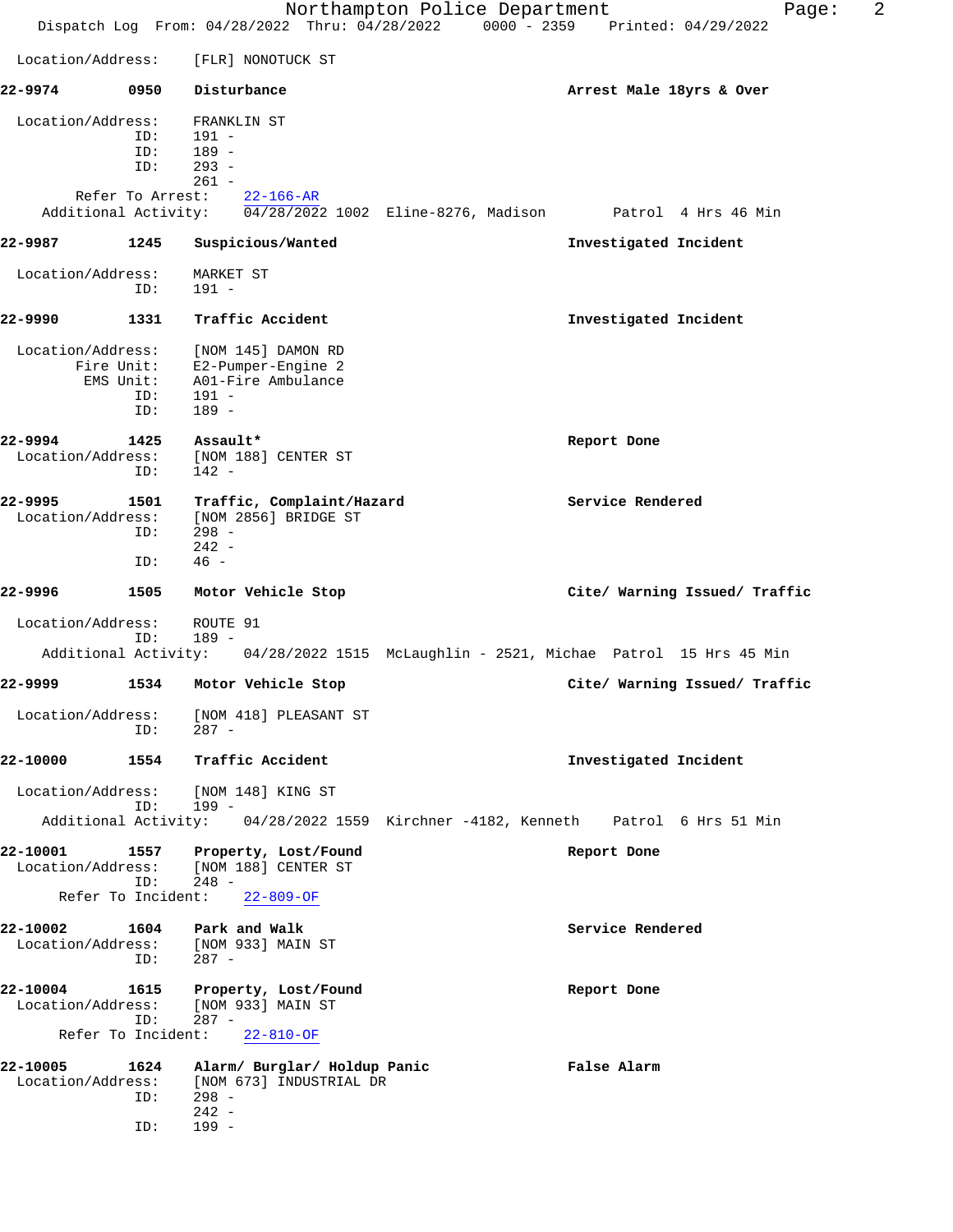| 22-10008          | 1658                      | Motor Vehicle Stop           | Cite/ Warning Issued/ Traffic |
|-------------------|---------------------------|------------------------------|-------------------------------|
| Location/Address: |                           | MAIN ST + GOTHIC ST          |                               |
|                   | ID:                       | $298 -$                      |                               |
|                   |                           | $242 -$                      |                               |
| 22-10009          | 1712                      | Motor Vehicle Stop           | Investigated Incident         |
| Location/Address: |                           | [NOM 375] PLEASANT ST        |                               |
|                   | ID:                       | $191 -$                      |                               |
|                   | ID:                       | $298 -$                      |                               |
|                   |                           | $242 -$                      |                               |
| 22-10010          | 1719                      | Suspicious/Wanted            | Investigated Incident         |
| Location/Address: |                           | [NOM 188] CENTER ST          |                               |
|                   | ID:                       | 248 -                        |                               |
| 22-10011          | 1732                      | Suspicious/Wanted            | Investigated Incident         |
|                   |                           |                              |                               |
| Location/Address: |                           | [NOM 949] MAIN ST            |                               |
|                   | ID:                       | $298 -$                      |                               |
|                   |                           | $242 -$                      |                               |
|                   | ID:                       | $287 -$                      |                               |
|                   | ID:                       | $191 -$                      |                               |
| 22-10013          | 1809                      | Disturbance                  | Investigated Incident         |
| Location/Address: |                           | KINGSLEY AVE                 |                               |
|                   | ID:                       | $287 -$                      |                               |
|                   | ID:                       | $298 -$                      |                               |
|                   |                           | $242 -$                      |                               |
| 22-10014          | 1814                      | Alarm/ Burglar/ Holdup Panic | False Alarm                   |
| Location/Address: |                           | [NOM 1183] GLEASON PLZ       |                               |
|                   | ID:                       | $199 -$                      |                               |
| 22-10015          | 1815                      | Traffic, Complaint/Hazard    | Service Rendered              |
| Location/Address: |                           | [NOM 789] BRIDGE ST          |                               |
|                   | ID:                       | $191 -$                      |                               |
|                   |                           |                              |                               |
| 22-10016          | 1825                      | Assault*                     | Report Done                   |
| Location/Address: |                           | [NOM 188] CENTER ST          |                               |
|                   | ID:                       | $262 -$                      |                               |
|                   | ID:<br>Refer To Incident: | $243 -$<br>$22 - 811 - OF$   |                               |
|                   |                           |                              |                               |
| 22-10017          | 1830                      | Suspicious/Wanted            | Investigated Incident         |
| Location/Address: |                           | [NOM 52] OLD FERRY RD        |                               |
|                   | ID:                       | $298 -$                      |                               |
|                   |                           | $242 -$                      |                               |
|                   | ID:                       | $199 -$                      |                               |
| 22-10019          | 1929                      | Park and Walk                | Service Rendered              |
| Location/Address: |                           | MAIN ST                      |                               |
|                   | ID:                       | $287 -$                      |                               |
| 22-10020          | 1930                      | OUTSIDE FIRE (BRUSH/GRASS)   | Investigated by N F D         |
|                   |                           |                              |                               |
| Location/Address: |                           | MICHELMAN AVE                |                               |
|                   | Fire Unit:                | E2-Pumper-Engine 2           |                               |
|                   | ID:                       | $298 -$                      |                               |
|                   |                           | $242 -$<br>$287 -$           |                               |
|                   | ID:<br>ID:                | $199 -$                      |                               |
|                   |                           |                              |                               |

**22-10022 2017 Suspicious/Wanted Investigated Incident**

Location/Address: ROUND HILL RD